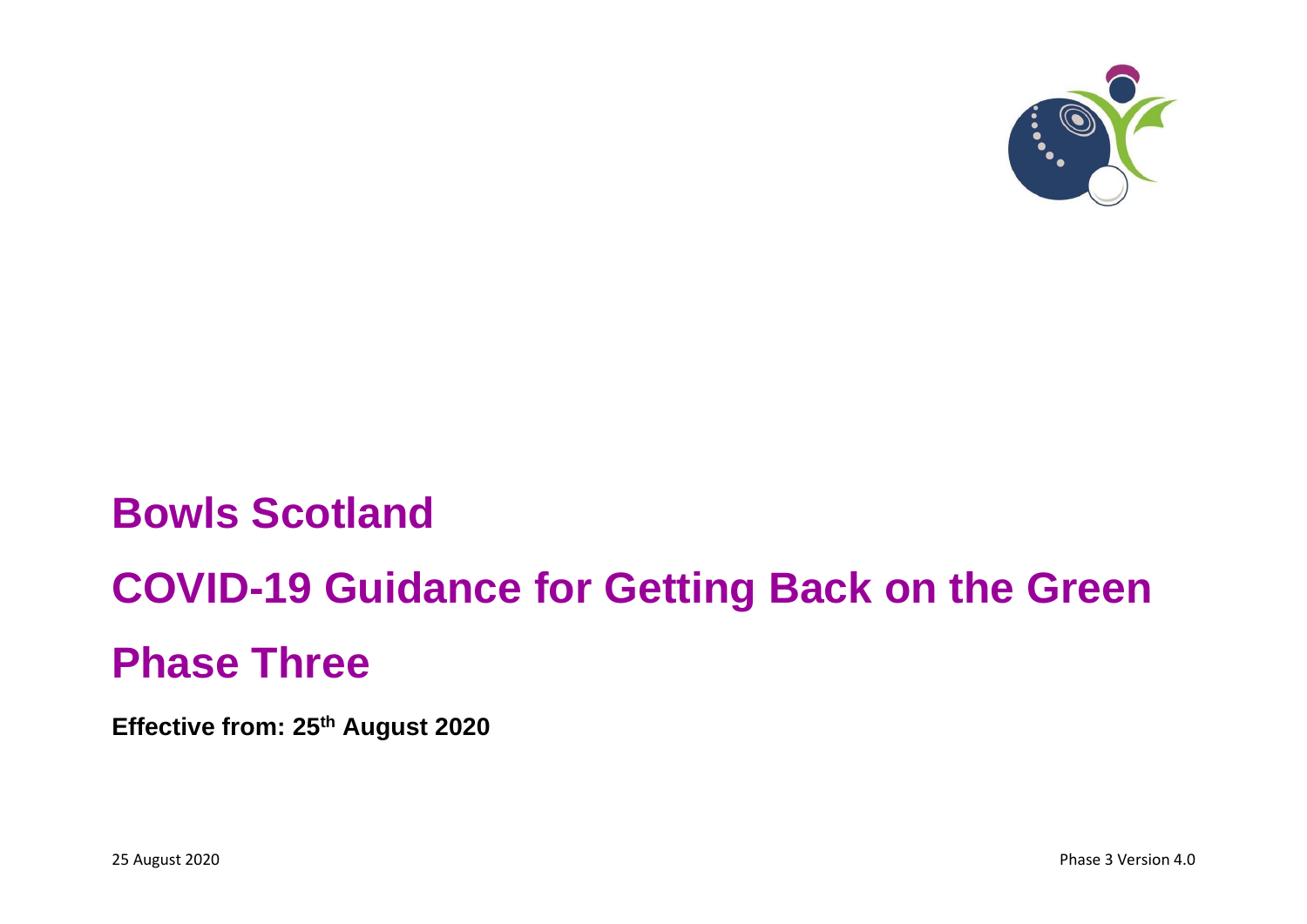

### **INTRODUCTION**

Bowls Scotland continues to fully support and follow the Scottish Government guidelines relating to COVID-19, including ensuring the safety and wellbeing of all members of Bowls Scotland. Working in partnership with the Scottish Government, Public Health Scotland, **sport**scotland and our members, we have produced guidance for clubs in line with Scottish Government guidance on sport and physical activity.

This guidance is not a 'one size fits all' approach as we appreciate bowling facilities vary across Scotland and as such individual bowling clubs should risk assess appropriately to ensure these procedures can be implemented. There is absolutely no urgency or pressure to return to the green, please continue to err on the side of caution; clubs should not open unless all the necessary measures to ensure the safety of players and volunteers can be implemented. Players should only play if they feel fit, well and can adhere to the guidance put in place by their homeclubs.

Our message remains clear that public health and wellbeing remains the most pressing priority and we all have a responsibility to do what we can to continue to suppress the spread of the virus. Any club found in breach of the guidance may be deemed as bringing the game into disrepute and be subject to Bowls Scotland disciplinary action.

#### **PHASE THREE:**

In line with the Scottish Government's Coronavirus (COVID-19) framework for decision making and Scotland's route map through and out of the crisis (the route map), we have now moved into Phase 3, the recovery phase, bringing us closer to feeling normal. This means additional easing in restrictions for sport and leisure, including bowling clubs.

#### **Effective from 25 th August:**

- Bowling Activity:
	- o On the green, a 'bowling bubble' can be created whilst play is taking place, in effect suspending Scottish Government household number guidelines for the duration of the activity. Good hygiene measures should be followed and where possible, physical distancing should still be maintained
	- o Singles, Pairs, Triples and Fours can now resume as normal in line with the above 'bowling bubble'
	- o Normal household guidelines MUST be adhered to before and after play
- The maximum number permitted on the green increases from a 24 to 30
- All rinks can be used if the maximum number on the green is not exceeded
- Coaches can deliver to a maximum of 30 players (please also see the updated Children and Young Peoples guidance)
- Where a participant with a disability requires functional support to enable their participation in physical activity and sport this can be provided without maintaining physical distancing.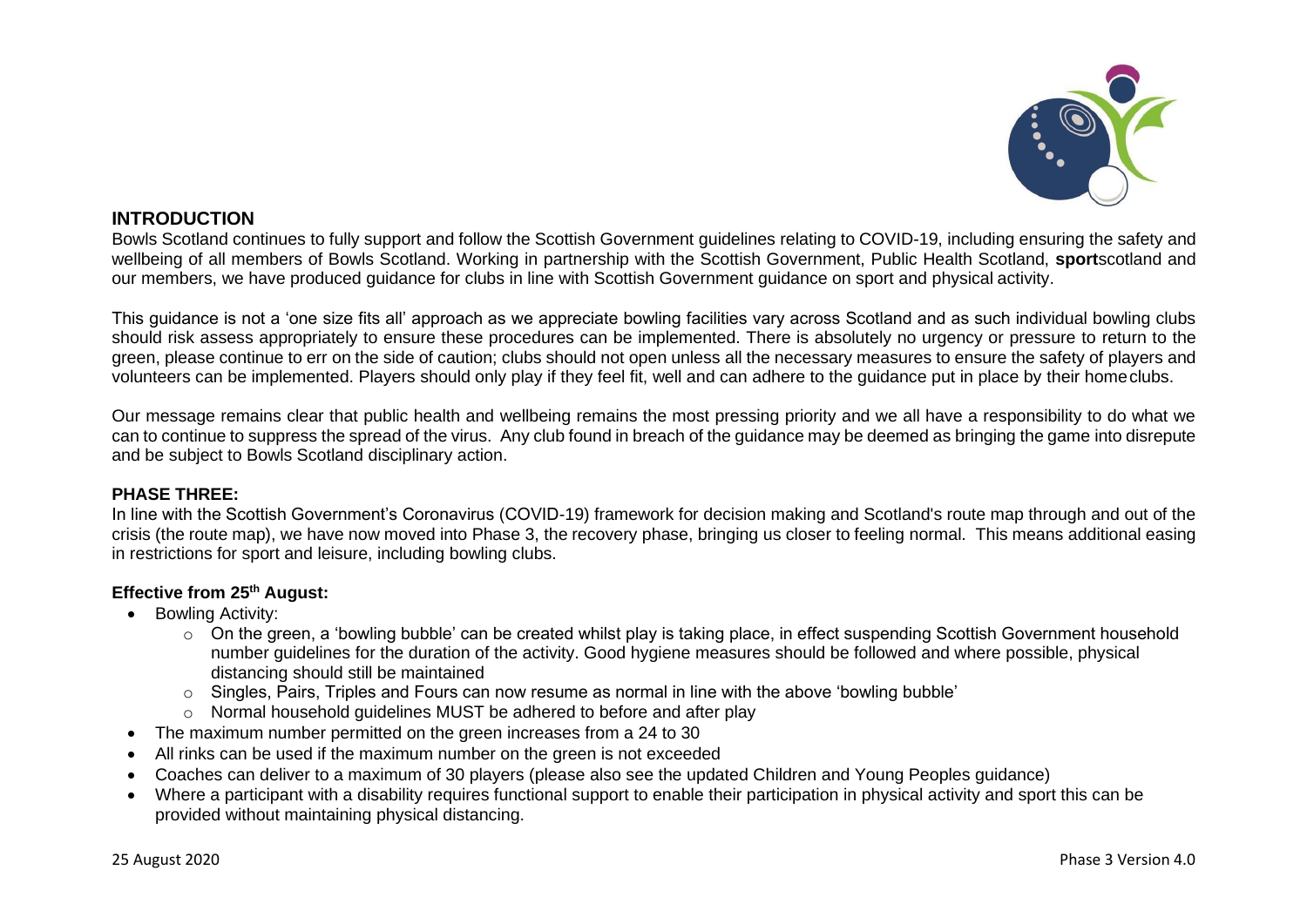

- Competitions:
	- $\circ$  The maximum number of players allowed to participate in a competition increases from 24 to 30
	- o No restrictions on households on the green as per Bowling Activity guidance
	- o Friendlies are now permitted

#### **Effective from 31st August:**

- Access to locker rooms/changing rooms and storage areas is permitted for the dropping off and collection of bowling equipment ONLY
- Use of shower facilities should be avoided, however they may be made available for participants with disabilities or additional needs

| <b>Key Date</b>       | <b>Key Change</b>                                                                                                           |
|-----------------------|-----------------------------------------------------------------------------------------------------------------------------|
| 10 July 2020          | Internal Club Competitions can resume in line with bowling activity guidance, physical distancing, and good hygiene         |
|                       | measures (more detailed information can be found below)                                                                     |
|                       |                                                                                                                             |
|                       | Bowling Activity Phase 3:                                                                                                   |
|                       | Practice individually or games/competitions with members of your own household                                              |
|                       | Practice / Games / Competitions between 5 households per day where physical distancing can be maintained and                |
|                       | up to 8 people on a rink. (For example, a players' household and 4 other households)                                        |
|                       | All rinks can now be used for Singles & Pairs in line with bowling activity guidance, physical distancing, and good hygiene |
| 15 July 2020          | Indoor bar/food service can resume on a 'limited basis' and subject to conditions outlined by the Scottish Government.      |
| 3 August 2020         | Coaching is permitted if physical distancing can be maintained and is in line with household numbers and good hygiene. A    |
|                       | coach should not deliver coaching to more than 4 households (with a maximum of 15 people) at any one time. Coaches are      |
|                       | able to provide multiple training sessions in one day to no more than 4 households (with a maximum of 15 people) per        |
|                       | session.                                                                                                                    |
| <b>14 August 2020</b> | The following Open Competitions are permitted:                                                                              |
|                       | <b>Adult Open Singles Competitions</b><br>$\bullet$                                                                         |
|                       | Adult Household Pairs, Triples or Fours Open Competitions<br>$\bullet$                                                      |
|                       | Junior (Under 17) Singles, Pairs, Triples or Fours Open Competitions                                                        |
| 25 August 2020        | Phase 3 Version 4.0                                                                                                         |

#### **Previous Phase 3 Updates:**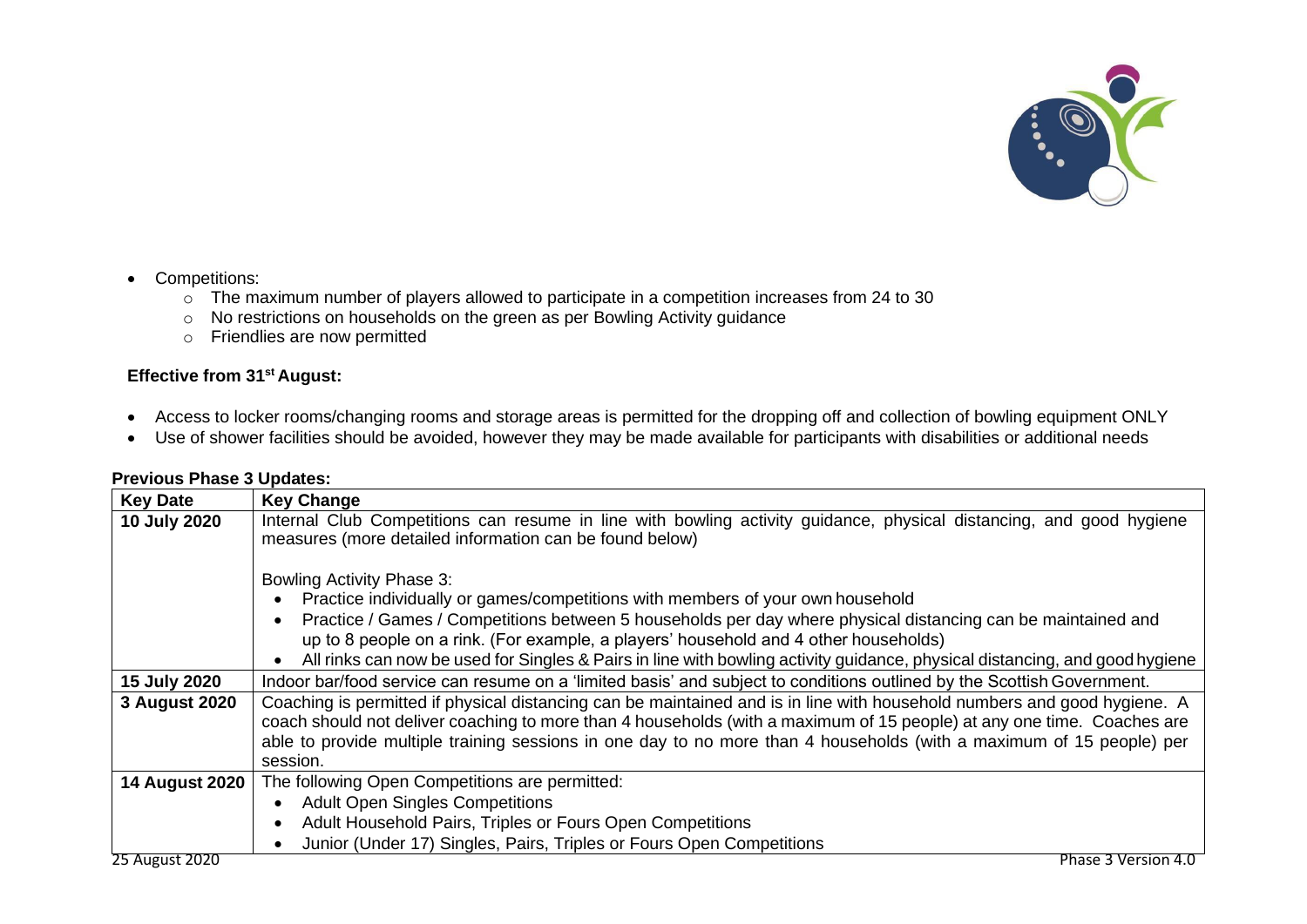

Using the four sections (Clubs, Players/Members, Bowling Activity and Additional Information), we have updated each section to reflect the further ease in restrictions. Further changes from the previous Phase 3 updates (version 1.0, 2.0 and 3.0) which are effective from 25<sup>th</sup> August are highlighted in YELLOW, changes effective from 31<sup>st</sup> August are highlighted in **GREEN**. This will be subject to review should the Scottish Government issue further advice and guidance. We would encourage you to read through all the guidance and supporting information thoroughly.

This document should be read in conjunction with:

- COVID-19 Phase 3 Competitions Guidance
- COVID-19 Phase 3 Guidance for Bowling Activity for Children and Young People

If you require any additional support, please contact your National Development Officer or for generic enquiries, please contact [info@bowlsscotland.com](mailto:info@bowlsscotland.com)

#### **SECTION 1: GUIDANCE FOR CLUBS**

| <b>Phase One</b>                                           | <b>Phase Two</b> | <b>Phase Three</b> |
|------------------------------------------------------------|------------------|--------------------|
| Clubs are not required to open their green/s No Change     |                  | No Change          |
| and should decide on what best suits the club              |                  |                    |
| and its members                                            |                  |                    |
| Bowling clubs are responsible for ensuring the No Change   |                  | No Change          |
| club and members comply with Scottish                      |                  |                    |
| Government legislation and follow the                      |                  |                    |
| guidance outlined within this document                     |                  |                    |
| Clubs should check with their insurance No Change          |                  | No Change          |
| company that the correct and full cover is in              |                  |                    |
| place before any play can take place                       |                  |                    |
| Clubs should advise their members if their No Change       |                  | No Change          |
| bowling green is open and ready for play and               |                  |                    |
| what procedures must be followed for those                 |                  |                    |
| planning to play                                           |                  |                    |
| Clubs should check with their landlord that they No Change |                  | No Change          |
| have permission to re-open                                 |                  |                    |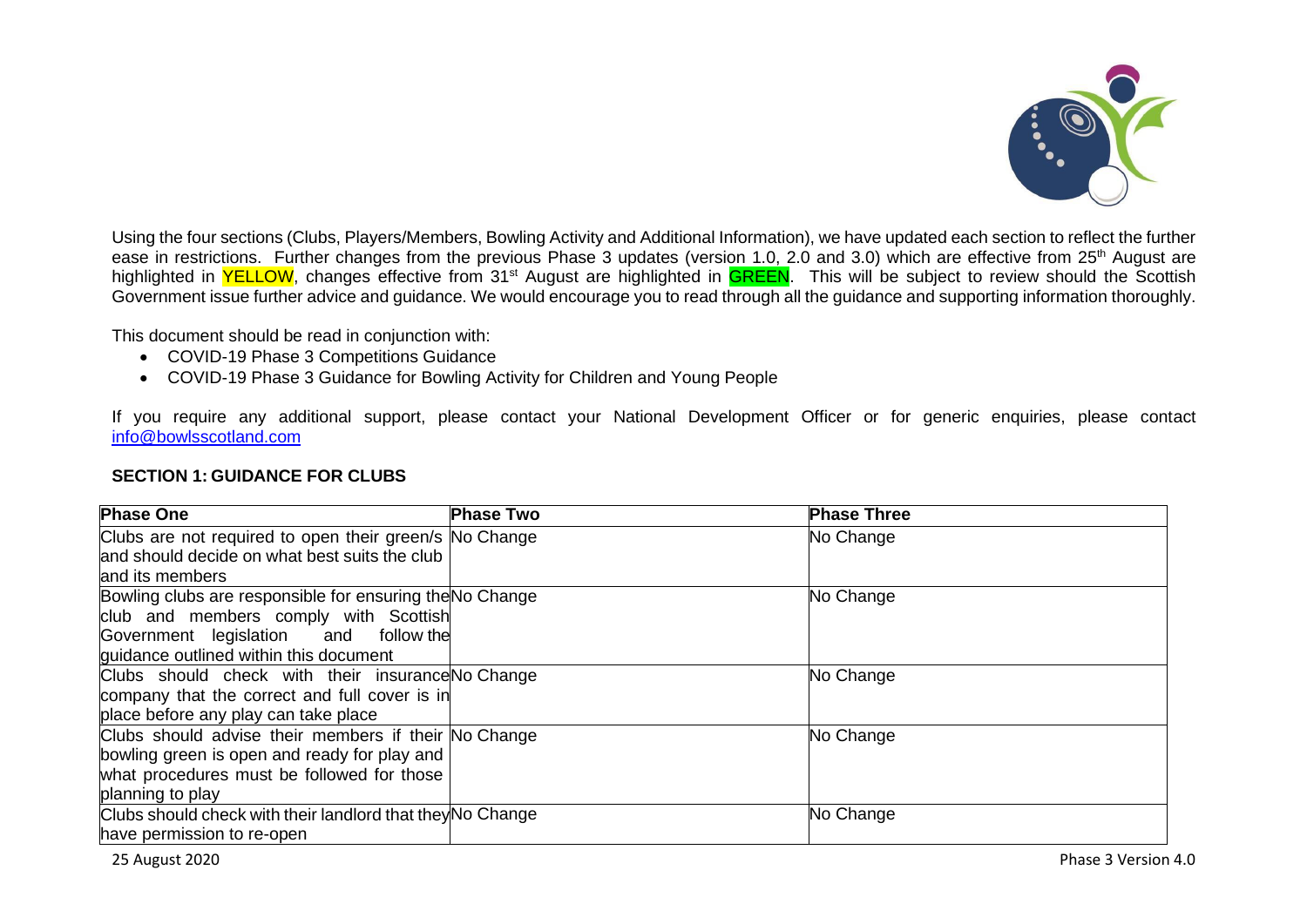

| safety of players                                                                                                                                                                                                                                                                                                                                                                                                                                                                                                                         | the Scottish Government                                           | Clubs should organise a system for booking Clubs should organise a system for booking It is a mandatory requirement that bowling clubs<br>and allocation of rink times that ensures the and allocation of rink times that ensures the collect the name, contact number, date of visit,<br>safety of players to comply with the time of arrival, and where possible the departure<br>introduction of a Test and Protect system by <i>time of all those attending facilities or activities</i> .<br>This information should be stored for 21 days<br>and should be shared with Public Health<br>Officers if requested.<br>A leaflet providing information on the Test and<br><b>Protect service from NHS Scotland is available</b><br>here. |
|-------------------------------------------------------------------------------------------------------------------------------------------------------------------------------------------------------------------------------------------------------------------------------------------------------------------------------------------------------------------------------------------------------------------------------------------------------------------------------------------------------------------------------------------|-------------------------------------------------------------------|-------------------------------------------------------------------------------------------------------------------------------------------------------------------------------------------------------------------------------------------------------------------------------------------------------------------------------------------------------------------------------------------------------------------------------------------------------------------------------------------------------------------------------------------------------------------------------------------------------------------------------------------------------------------------------------------------------------------------------------------|
| Consideration should be made for members<br>who require mobility support                                                                                                                                                                                                                                                                                                                                                                                                                                                                  | No Change                                                         | No Change                                                                                                                                                                                                                                                                                                                                                                                                                                                                                                                                                                                                                                                                                                                                 |
| Clubs should ensure a clear plan is in place for No Change.<br>the cleaning of equipment before, during, and<br>after play and provision should be made for More information is available here:<br>this. For example, disinfectant spray must be<br>made available by the club and accessible for Health Protection Scotland:<br>those playing. More information is available quidance for non-healthcare settings<br>https://www.hps.scot.nhs.uk/web-<br>here:<br>resources-container/covid-19-guidance-for-<br>non-healthcare-settings/ | General<br>Health Protection Scotland: Hand hygiene<br>techniques | No Change                                                                                                                                                                                                                                                                                                                                                                                                                                                                                                                                                                                                                                                                                                                                 |
| other Bowls Scotland<br>All<br>policies<br>and procedures must be adhered to                                                                                                                                                                                                                                                                                                                                                                                                                                                              | No Change                                                         | No Change                                                                                                                                                                                                                                                                                                                                                                                                                                                                                                                                                                                                                                                                                                                                 |
| Club meetings should not be held face to face No Change                                                                                                                                                                                                                                                                                                                                                                                                                                                                                   |                                                                   | We recommend clubs continue to host meetings<br>online, by phone or email.                                                                                                                                                                                                                                                                                                                                                                                                                                                                                                                                                                                                                                                                |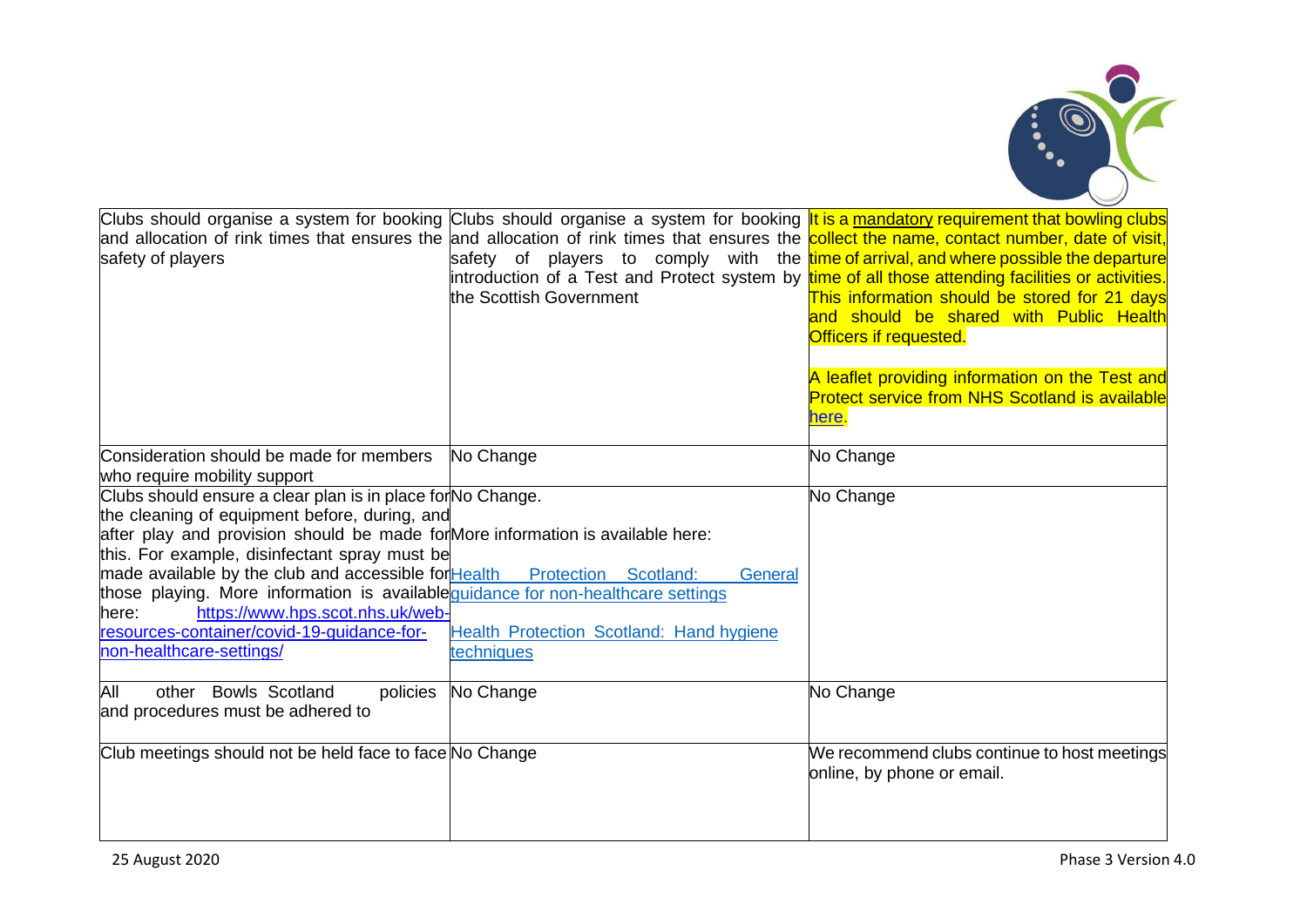

| No club friendlies, internal competitions/club<br>ties or external matches should take place<br>whatsoever                                                                                                                                                                                                                                                          | Informal club competitions are permitted (this<br>does not include club ties and club<br>championships at this moment in time).<br>Competitions should only be undertaken locally<br>and informally at your own club where<br>household, physical distancing and hygiene<br>measures are in place                                                                                                                                                                                                       | <b>Effective from 25<sup>th</sup> August</b> , the following<br>competitions are now permitted:<br><b>Open Singles, Pairs, Triples and Fours</b><br><b>Competitions</b><br><b>Friendlies</b>                                                                                                                                                                                                      |
|---------------------------------------------------------------------------------------------------------------------------------------------------------------------------------------------------------------------------------------------------------------------------------------------------------------------------------------------------------------------|---------------------------------------------------------------------------------------------------------------------------------------------------------------------------------------------------------------------------------------------------------------------------------------------------------------------------------------------------------------------------------------------------------------------------------------------------------------------------------------------------------|---------------------------------------------------------------------------------------------------------------------------------------------------------------------------------------------------------------------------------------------------------------------------------------------------------------------------------------------------------------------------------------------------|
|                                                                                                                                                                                                                                                                                                                                                                     |                                                                                                                                                                                                                                                                                                                                                                                                                                                                                                         | Specific guidance on Open Competitions can be<br>found<br>here:<br>https://www.bowlsscotland.com/clubs/club-<br>support-covid-19                                                                                                                                                                                                                                                                  |
| Club house facilities (including toilets) should<br>remain closed until further notice. However,<br>where the green can only by accessed<br>through the clubhouse the club must ensure<br>that players enter and exit one at a time,<br>ensuring physical distancing guidance is<br>adhered to at all times. Players should not<br>cluster within the club facility | Where physical distancing and good hygiene Mhere physical distancing and good hygiene<br>can be maintained, clubs are permitted to open can be maintained, clubs are permitted to open<br>the clubhouse for the following reasons $ONLY$ : the clubhouse for the following reasons:<br>To provide access to the green<br>$\bullet$<br>To provide access to the toilets<br>To provide access to First Aid (limited<br>access)<br>To provide an outdoor bar service<br>(accessible by the workforce only) | To provide an access to the locker<br>rooms for the dropping off and<br>collection of bowling equipment (from<br>$31st$ Aug)<br>To provide access to shower facilities<br>for participants with disabilities or<br>additional needs (from 31 <sup>st</sup> Aug)<br>To provide access to the green<br>To provide access to the toilets<br>To provide access to First Aid<br>To provide bar service |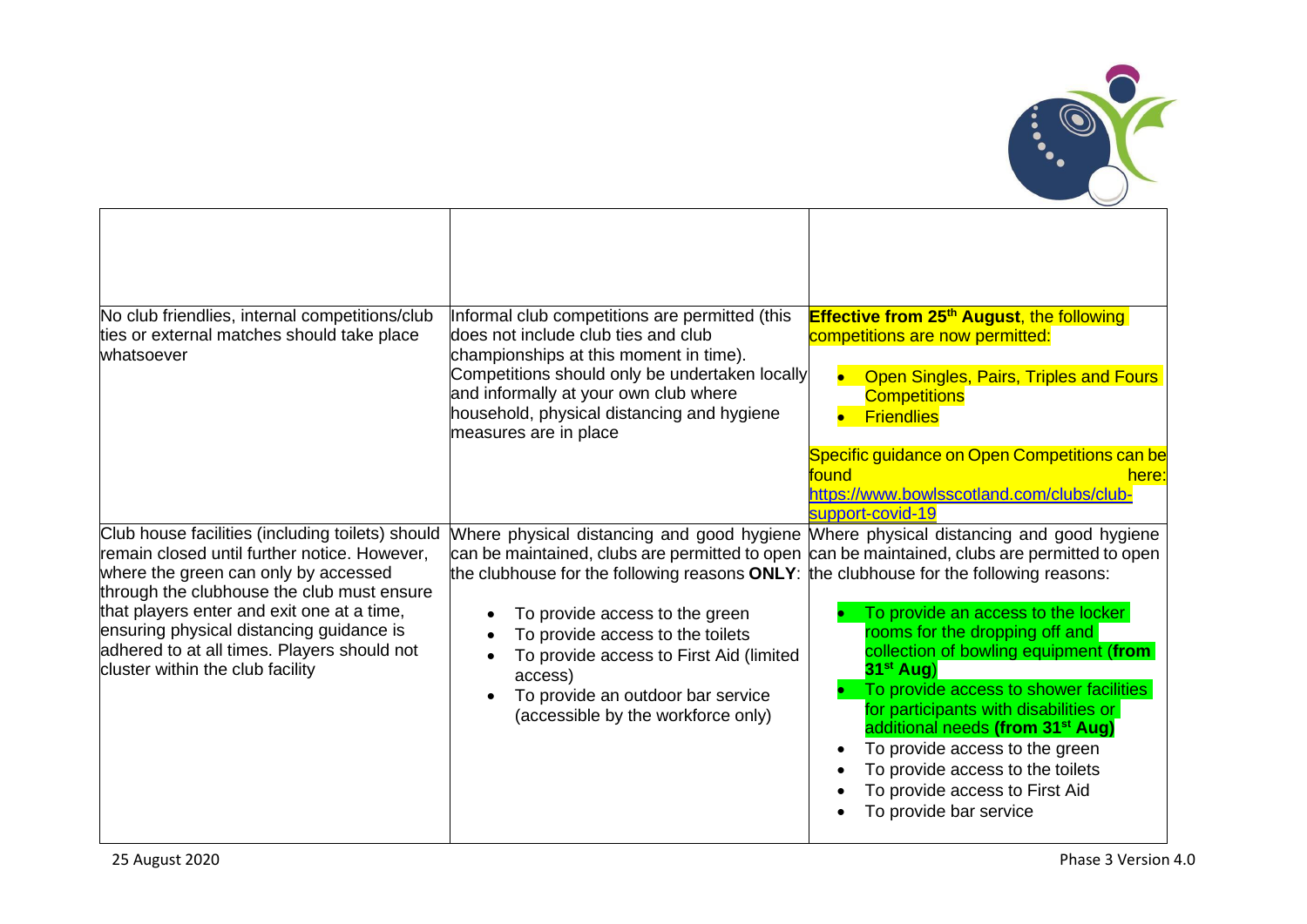

|                                                                                                                                                                                 | All other club house facilities should remain<br>closed                                                                                                                                                                                                                                                                                          | All other club house facilities should remain<br>closed                                                                                                                                                                                                                                                                          |
|---------------------------------------------------------------------------------------------------------------------------------------------------------------------------------|--------------------------------------------------------------------------------------------------------------------------------------------------------------------------------------------------------------------------------------------------------------------------------------------------------------------------------------------------|----------------------------------------------------------------------------------------------------------------------------------------------------------------------------------------------------------------------------------------------------------------------------------------------------------------------------------|
| All club volunteers should work from home<br>(where possible) apart from Greenkeepers<br>who can maintain the green as per guidelines<br>set out on the Bowls Scotland website. | All club staff and volunteers should work from<br>home (where possible) apart from:<br>Greenkeepers who can maintain the green $\bullet$<br>as per guidelines set out on the Bowls<br>Scotland website.<br>Cleaners who will service the club house $\bullet$<br>facilities that are open e.g. toilets<br>Bar staff providing an outdoor service | All club staff and volunteers should work from<br>home (where possible) apart from:<br>Greenkeepers who can maintain the green<br>as per guidelines set out on the Bowls<br>Scotland website.<br>Cleaners who will service the club house<br>facilities that are open<br>Bar staff providing an indoor and/or outdoor<br>service |
|                                                                                                                                                                                 | Clubs must ensure the relevant workplace No Change<br>guidance is followed, and any existing health<br>and safety advice is maintained and aligned<br>https://www.gov.uk/coronavirus/business-<br>support<br>https://www.gov.scot/coronavirus-covid-19/                                                                                          |                                                                                                                                                                                                                                                                                                                                  |
| No alcohol consumption to take place before,<br>during and after play at the club and we<br>encourage all members not to<br>smoke/vape/electronic cigarettes at the green       | Bar service can resume from 6th July ONLY to<br>offer an outdoor service if observing physical<br>distancing and good hygiene are in place.<br>Clubs must check their operating plan and<br>bar licence prior to offering an outdoor<br>service<br>Clubs must ensure that drinks are only<br>consumed outdoors                                   | Indoor hospitality services can resume on a<br>limited basis' from 15th July subject to<br>conditions laid out by the Scottish Government,<br>including:<br>Clubs must comply with health and safety<br>legislation and guidance set by the Scottish<br>Government<br>Clubs should organise a system for                         |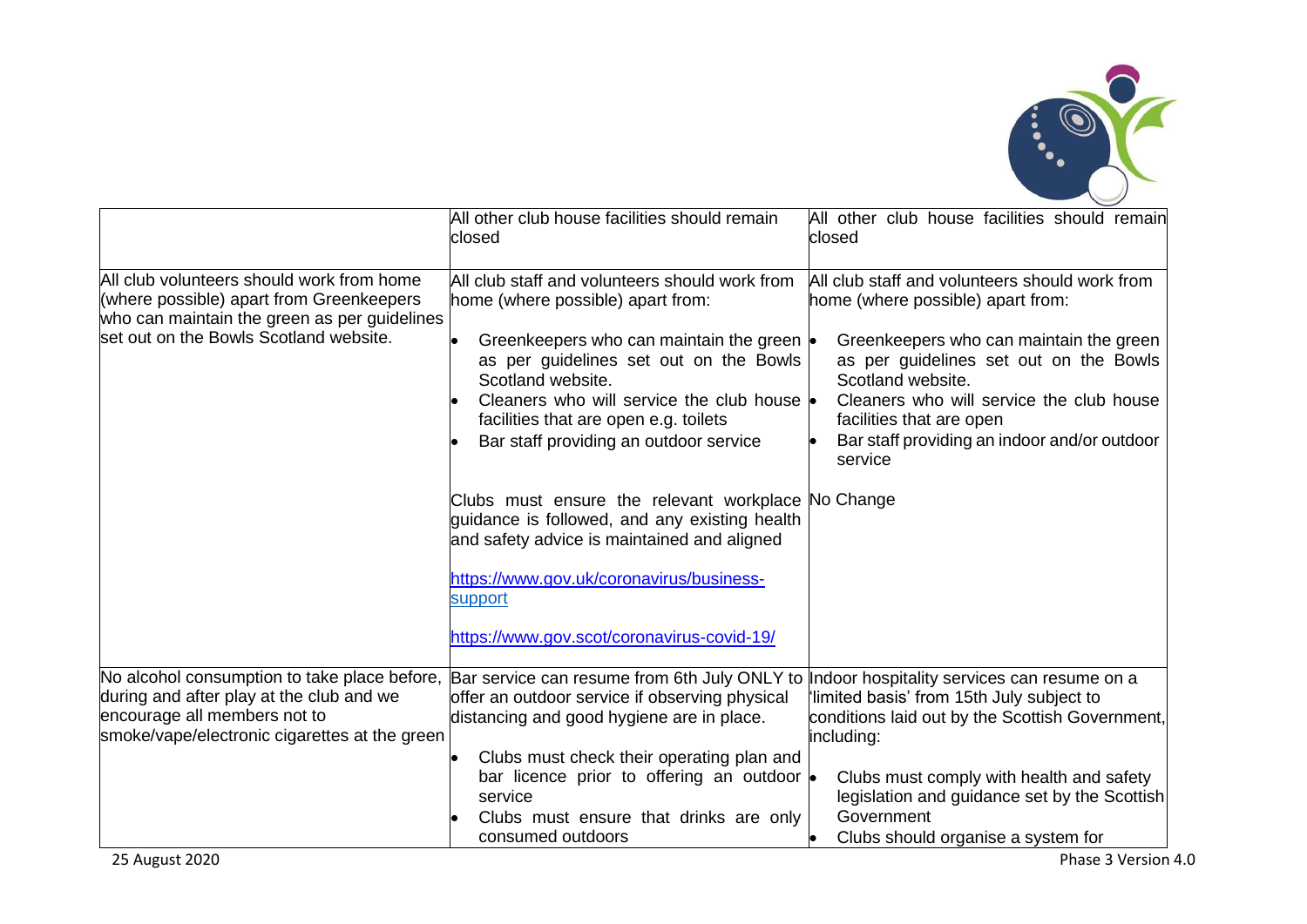

|                                 | Clubs must comply with any other<br>legislation and guidance set by the Scottish<br>Government<br>Clubs should organise a system for More information is available here:<br>booking outdoor drinking space to comply<br>Protect system<br>More information is available here:                                                                                                                                                                                                                                            | booking to comply with the Scottish<br>Governments Test and Protect system<br>with the Scottish Governments Test and http://www.gov.scot/publications/coronavirus-<br>covid-19-tourism-and-hospitality-sector-<br>quidance/                                                                                                                                        |
|---------------------------------|--------------------------------------------------------------------------------------------------------------------------------------------------------------------------------------------------------------------------------------------------------------------------------------------------------------------------------------------------------------------------------------------------------------------------------------------------------------------------------------------------------------------------|--------------------------------------------------------------------------------------------------------------------------------------------------------------------------------------------------------------------------------------------------------------------------------------------------------------------------------------------------------------------|
|                                 | http://www.gov.scot/publications/coronavirus-<br>covid-19-tourism-and-hospitality-sector-<br>quidance/                                                                                                                                                                                                                                                                                                                                                                                                                   |                                                                                                                                                                                                                                                                                                                                                                    |
| No spectating should take place | Clubs can allow access for people to watch<br>bowling on their greens ONLY if:<br>Physical distancing can be maintained for<br>example:<br>No more than two to a bench<br>Benches must be at least two meters<br>apart<br>Good hygiene is maintained for example:<br>• Benches are cleaned after every use<br>additional<br>Clubs can accommodate<br>the<br>numbers and ensure physical<br>distancing<br>(including standing and seated<br>remains<br>spectators)<br>Spectators <b>MUST</b> adhere to all other guidance | It is a mandatory requirement that bowling clubs<br>collect the name, contact number, date of visit,<br>time of arrival, and where possible the departure<br>time of all those attending facilities or activities,<br>this includes spectators. This information<br>should be stored for 21 days and should be<br>shared with Public Health Officers if requested. |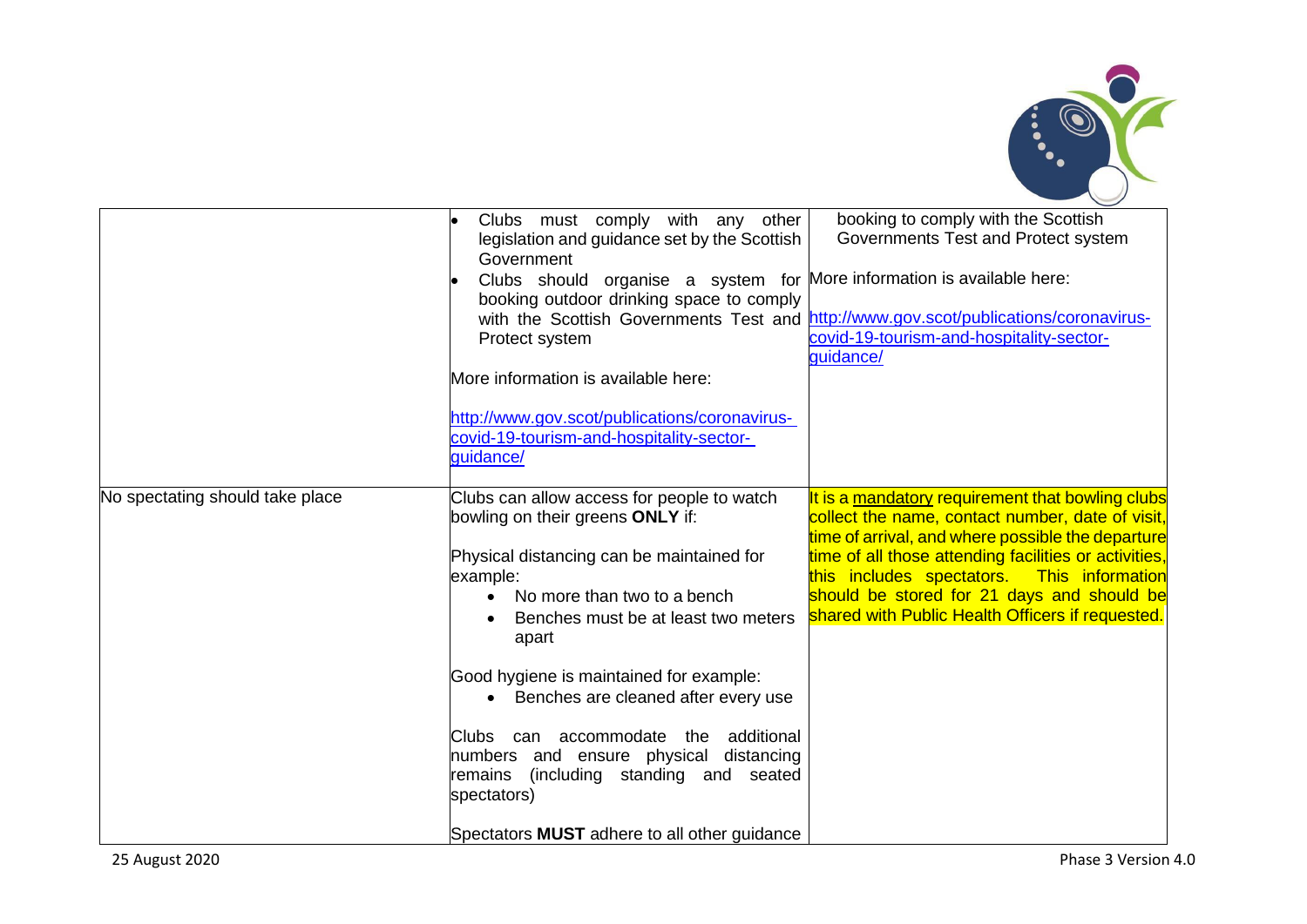

|                | set out by Bowls Scotland and the club.                                                                                                                 |                                                                                                                              |
|----------------|---------------------------------------------------------------------------------------------------------------------------------------------------------|------------------------------------------------------------------------------------------------------------------------------|
|                | Spectators under the age of 16 should always<br>be accompanied by a parent/guardian                                                                     |                                                                                                                              |
|                | Clubs should organise a system for spectating<br>to comply with the Scottish Governments Test<br>and Protect system                                     |                                                                                                                              |
|                | Coaching is permitted if physical distancing<br>can be maintained, and it is with members of<br>your household and/or members of 2 other<br>households. | Coaching is permitted if physical distancing<br>can be maintained and is in line with<br>household numbers and good hygiene. |
|                | A coach should not deliver coaching to more<br>than 2 households at any one time or provide<br>training to more than 2 households per day.              | A coach can deliver coaching to up to 30<br>players in line with the on the green 'bowling<br>bubble'.                       |
|                | https://sportscotland.org.uk/covid-19/getting-<br>coaches-ready-for-sport/                                                                              | Please also see Children and Young Peoples<br>Guidance for ratios specific to junior coaching.                               |
|                |                                                                                                                                                         | https://sportscotland.org.uk/covid-19/getting-<br>coaches-ready-for-sport/                                                   |
|                | Children and Young People:                                                                                                                              | Specific guidance for junior bowling activity has                                                                            |
|                | Players under 16 should always be<br>accompanied by a parent/ carer throughout be<br>the training session.                                              | been updated to reflect the changes and can<br>found<br>here:<br>https://www.bowlsscotland.com/clubs/club-                   |
|                | Preferably only one parent/carer from the<br>family should accompany a player under<br>the age of 16.                                                   | support-covid-19                                                                                                             |
|                | Where the player is under 16 the<br>parent/carer will have first aid<br>responsibilities as no one else other than a                                    | Further updates on guidance for children can<br>found<br>here:<br>be<br>https://www.gov.scot/coronavirus-covid-19/           |
| 25 August 2020 | medical professional can be within 2m of                                                                                                                | Phase 3 Version 4.0                                                                                                          |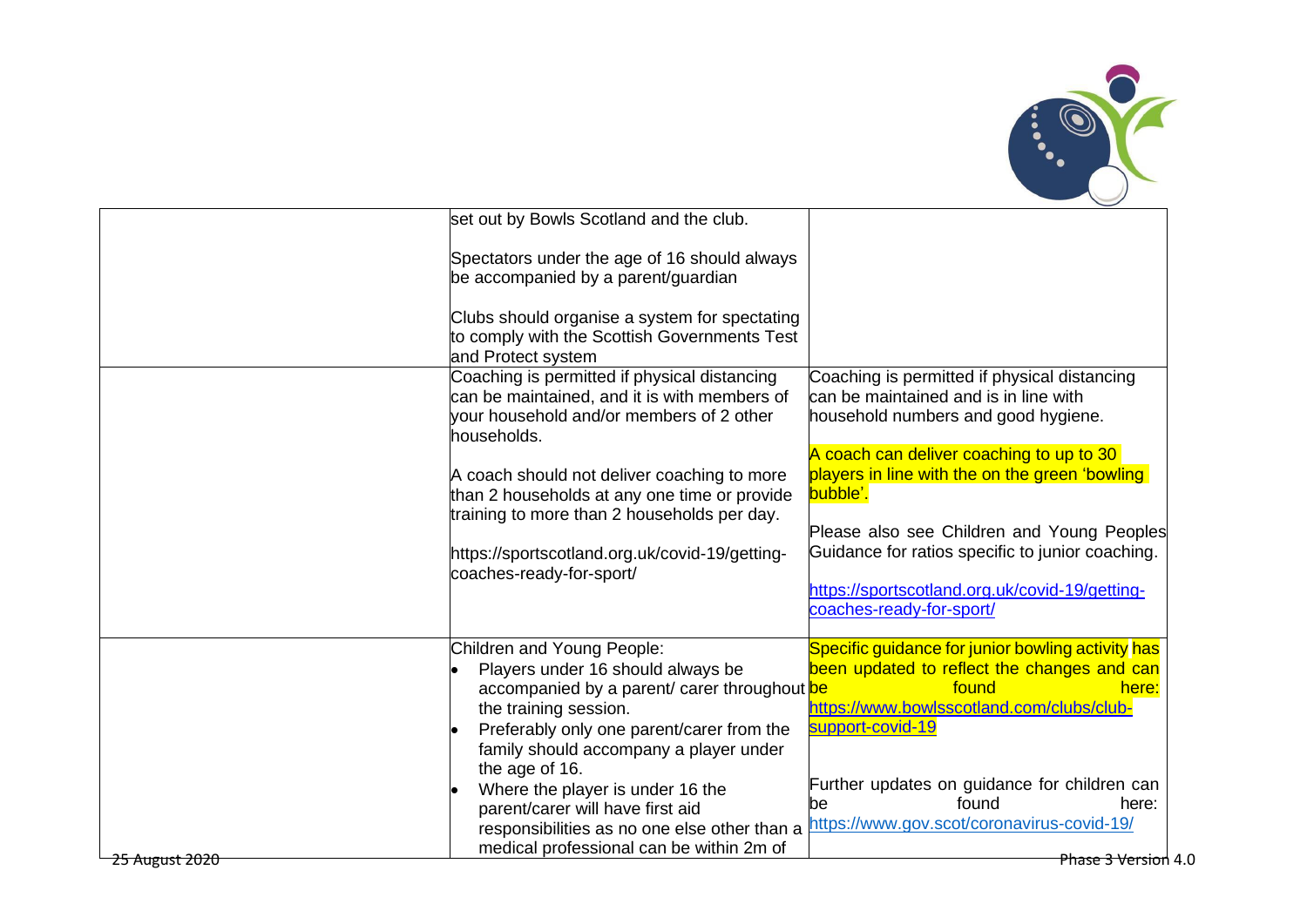

| the player.<br>know who to contact if there is a welfare<br>concern or issue should be accessible | Club wellbeing policies and procedures and https://sportscotland.org.uk/covid-19/getting-<br>coaches-ready-for-sport/ |
|---------------------------------------------------------------------------------------------------|-----------------------------------------------------------------------------------------------------------------------|
| Further updates on guidance for children can<br>found here:<br>bе                                 |                                                                                                                       |
| https://www.gov.scot/coronavirus-covid-19/                                                        |                                                                                                                       |

## **SECTION 2: GUIDANCE FOR PLAYERS/MEMBERS**

| <b>Phase One</b>                                                                                                                                                                                                                                                                                                                  | <b>Phase Two</b>                                                                                                                                                          | <b>Phase Three</b> |
|-----------------------------------------------------------------------------------------------------------------------------------------------------------------------------------------------------------------------------------------------------------------------------------------------------------------------------------|---------------------------------------------------------------------------------------------------------------------------------------------------------------------------|--------------------|
| Players who have COVID-19 symptoms or if No Change<br>anyone in their household that displays<br>symptoms, those players should stay at home<br>and follow NHS guidance. No one who is self-<br>isolating should attend                                                                                                           |                                                                                                                                                                           | No Change          |
| Players who are at a higher risk; have an Players in the shielding group can now No Change<br>underlying health condition; or are in the participate in bowling activity but should do so<br>shielding category, should remain at home with caution and follow Scottish Government<br>until Scottish Government guidelines change | guidelines on physical distancing and good<br>hygiene.<br>Clubs should consider how to support those<br>who have been in the shielding group return<br>safely to bowling. |                    |
| Players who are 70 and over can play but<br>should follow Scottish Government guidelines<br>to make their own decision about returning to<br>the green: https://www.gov.scot/news/people-<br>advised-to-limit-social-contact/                                                                                                     | No Change                                                                                                                                                                 | No Change          |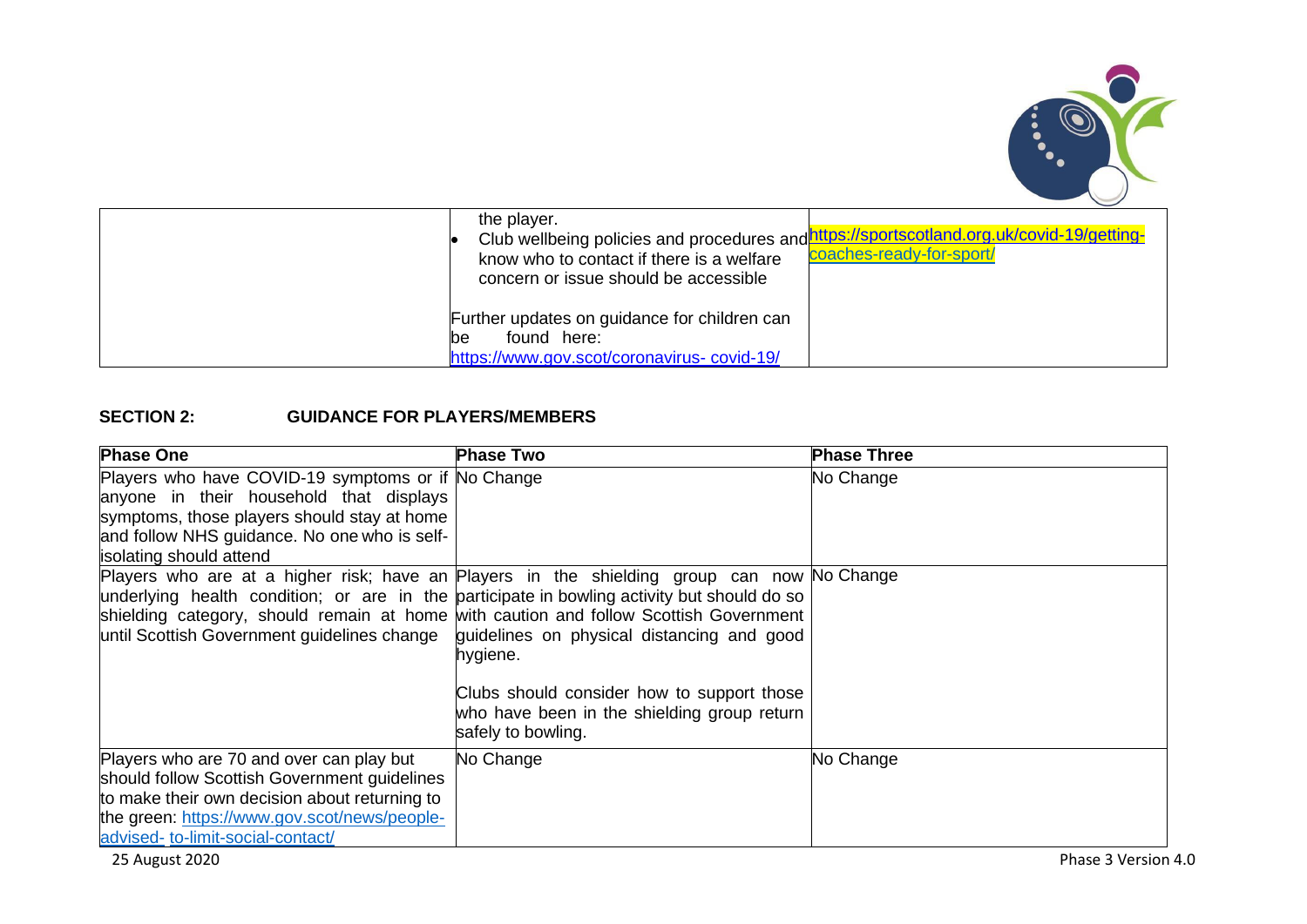

| Players should check if the club is open for No Change<br>play. Please be patient and understanding if<br>the club cannot or choose not to open the<br>green                                                                                                                                                                                                                                                   |                                                                                                                                                                                                                                                                                                                   | No Change                                                                                                                                                                                                                                                                                                                                                                                                                                                                  |
|----------------------------------------------------------------------------------------------------------------------------------------------------------------------------------------------------------------------------------------------------------------------------------------------------------------------------------------------------------------------------------------------------------------|-------------------------------------------------------------------------------------------------------------------------------------------------------------------------------------------------------------------------------------------------------------------------------------------------------------------|----------------------------------------------------------------------------------------------------------------------------------------------------------------------------------------------------------------------------------------------------------------------------------------------------------------------------------------------------------------------------------------------------------------------------------------------------------------------------|
| Players should go through the clubs booking<br>system and not just turn up to the green to<br>play                                                                                                                                                                                                                                                                                                             | No Change                                                                                                                                                                                                                                                                                                         | No Change                                                                                                                                                                                                                                                                                                                                                                                                                                                                  |
| Players should only play individually, with Players can:<br>members of their own household or between  .<br>members of two households where physical  .<br>distancing can be maintained                                                                                                                                                                                                                        | Practice individually<br>Play games / informal competitions with<br>members of your own household<br>Play games / informal competitions with<br>two other households where physical<br>distancing can be maintained and up to a<br>maximum of 8 people on a rink (Only<br>play with two other households per day) | Whilst on the green, players can create a<br>'bowling bubble' of up to 30 players, in effect<br>suspending Scottish Government household<br>number guidelines for the duration of the<br>activity.<br>Good hygiene measures should be followed<br>and where possible, physical distancing should<br>still be maintained<br>Singles, Pairs, Triples and Fours can now<br>resume as normal in line with the above<br>'bowling bubble'<br>Normal household guidelines MUST be |
| Players should not consume alcohol before, Players/Members must only consume alcohol<br>during or after play at the club and smoking at in the clubs designated outdoor space<br>the green should be discouraged.<br>Players should not attempt to enter the club Players/Members must provide contact details<br>house as these facilities will remain closed. Via the club booking system to comply with the |                                                                                                                                                                                                                                                                                                                   | adhered to before and after play<br>Players/Members should adhere to their club<br>arrangements for indoor and outdoor bar<br>service. Bowls Scotland would appreciate that<br>players continue to not drink on or around the<br>green whilst playing.                                                                                                                                                                                                                     |
| accessed through the club house players system<br>should enter and exit one at a time, adhering                                                                                                                                                                                                                                                                                                                |                                                                                                                                                                                                                                                                                                                   | However, where the green can only by Scottish Governments Test and Protect <mark>Players <b>MUST</b> provide any details the club</mark><br>requires to be compliant with Test and Protect.                                                                                                                                                                                                                                                                                |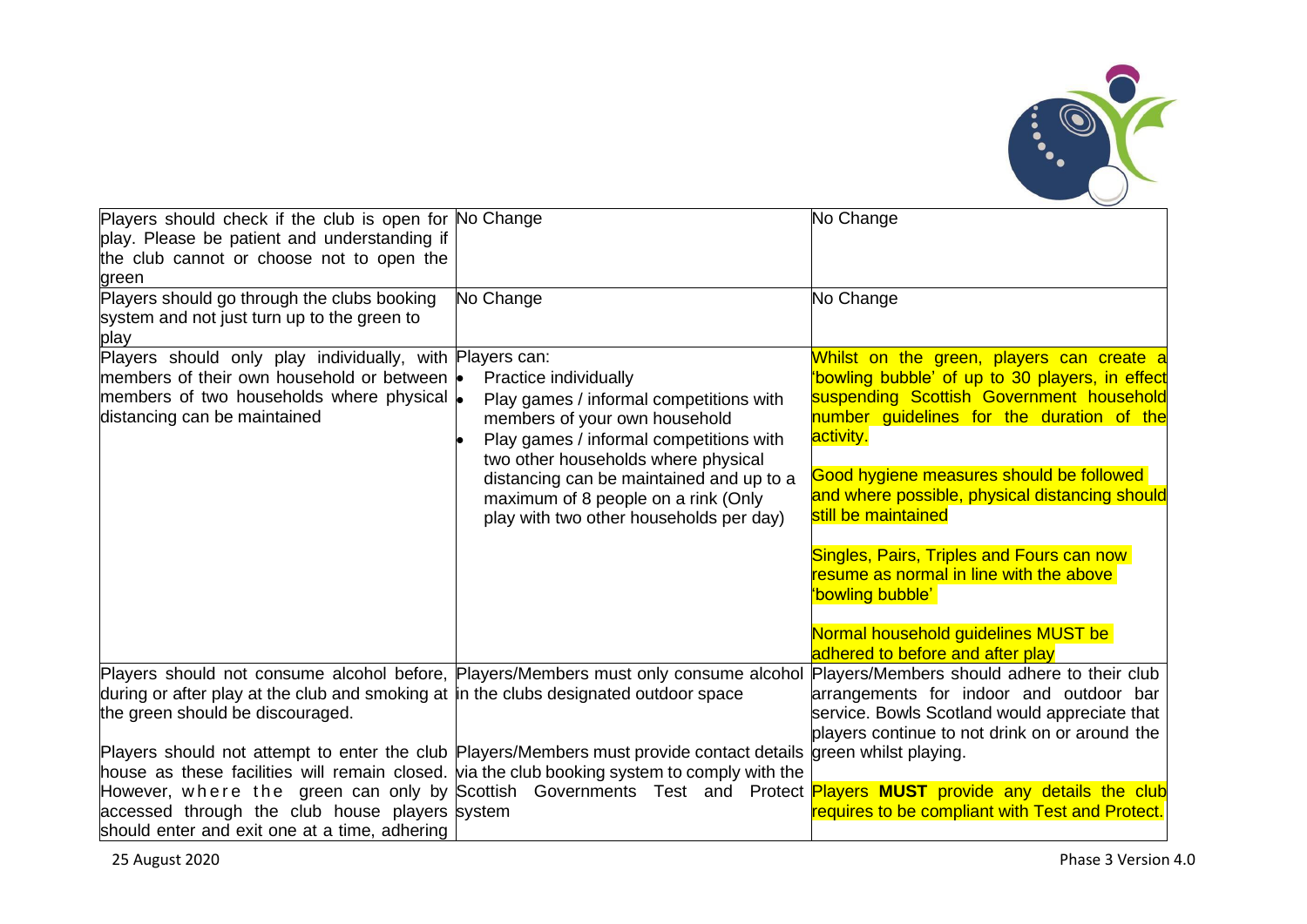

| to physical distancing guidance at all times. |  |
|-----------------------------------------------|--|
|                                               |  |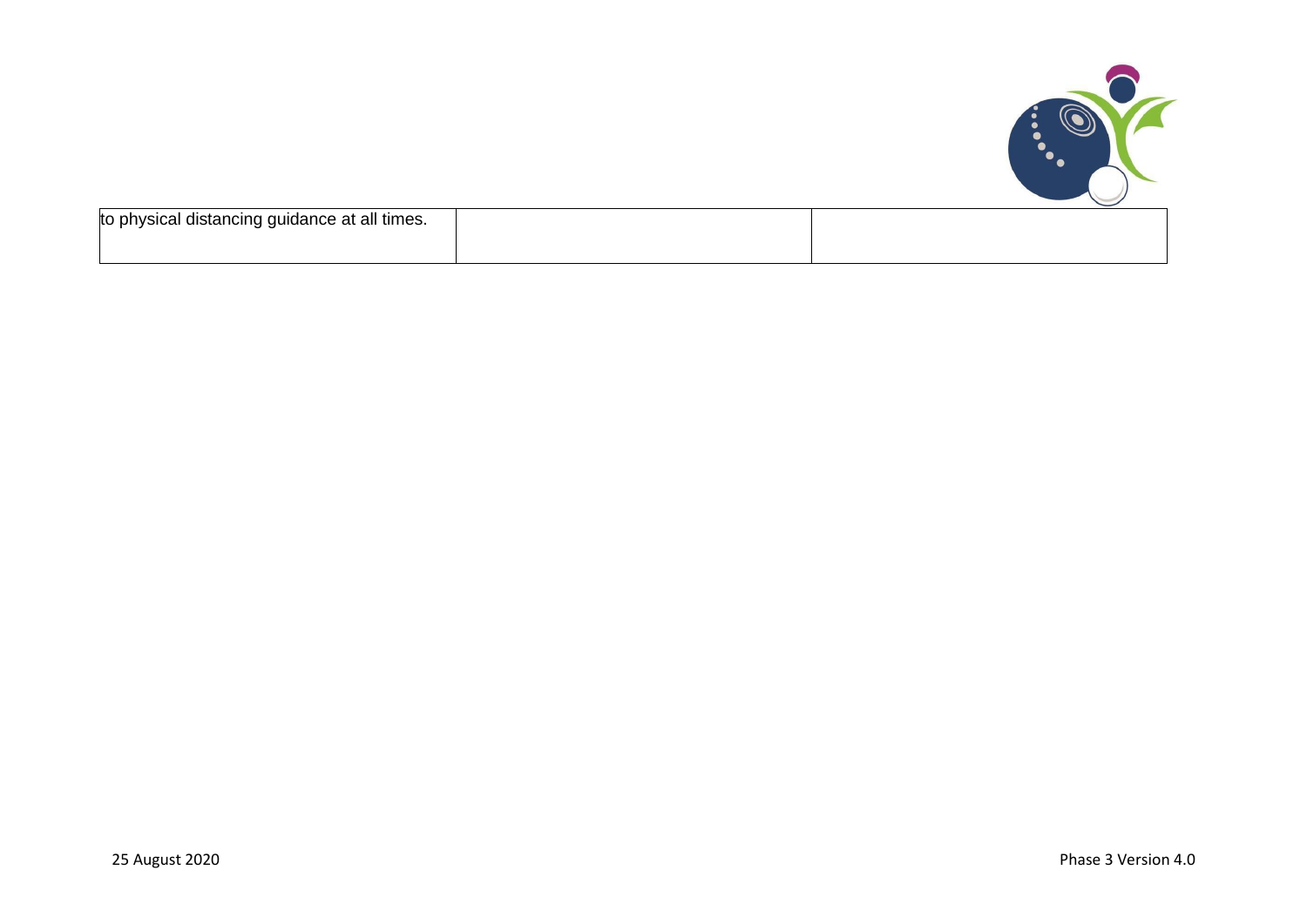

| Players should not cluster within the club Players/Members are permitted to access the Players/Members are permitted to access the<br>facility.                                                                                                                                                                                                                                                                                                                                                                                                                                                                                                                                         | clubhouse for the following reasons ONLY:<br>To access the green<br>$\bullet$<br>To access the toilets<br>To access First Aid (limited)<br>Players/Members must always adhere<br>to<br>physical distancing and good hygiene. All<br>other club house facilities should remain<br>closed and are inaccessible | clubhouse for the following reasons:<br>To access the locker rooms for dropping<br>off and collection of bowling equipment<br>(from 31 <sup>st</sup> Aug)<br>To access the shower facilities ONLY for<br>players with a disability or additional<br>support needs (from 31 <sup>st</sup> Aug)<br>To access the bar/lounge area<br>$\bullet$<br>To access the green<br>$\bullet$<br>To access the toilets<br>$\bullet$<br>To access First Aid |
|-----------------------------------------------------------------------------------------------------------------------------------------------------------------------------------------------------------------------------------------------------------------------------------------------------------------------------------------------------------------------------------------------------------------------------------------------------------------------------------------------------------------------------------------------------------------------------------------------------------------------------------------------------------------------------------------|--------------------------------------------------------------------------------------------------------------------------------------------------------------------------------------------------------------------------------------------------------------------------------------------------------------|----------------------------------------------------------------------------------------------------------------------------------------------------------------------------------------------------------------------------------------------------------------------------------------------------------------------------------------------------------------------------------------------------------------------------------------------|
|                                                                                                                                                                                                                                                                                                                                                                                                                                                                                                                                                                                                                                                                                         |                                                                                                                                                                                                                                                                                                              | All other club house facilities remain closed.<br>Players/Members should not try to access<br>these areas.                                                                                                                                                                                                                                                                                                                                   |
| Players travelling to bowling greens should do Travel distance limit for leisure has nowbeen No travel restrictions are in place for leisure.<br>so in line with the Scottish Government lifted meaning there are no restrictions on<br>Travel/Transportation Guidelines E.g. It is travel to your bowling club.<br>permitted to travel short distances for outdoor<br>leisure and exercise but advised to stay within Exemptions to this rule are those in post<br>short distance<br>community and travel by walk, wheel and Government.<br>where<br>possible:<br>cycle<br>www.gov.scot/publications/coronavirus-<br>covid-19-staying-at-home-and-away-from-<br>others/pages/exercise/ | of your local code areas outlined by the Scottish<br>For more information on these exempt post<br>codes and advice on travelling safely, visit:<br>http://www.gov.scot/publications/coronav<br>irus-covid-19-phase-2-staving-safe-and-<br>protecting-others/pages/travel/                                    | Face coverings are mandatory (with limited<br>exceptions) on public transport.                                                                                                                                                                                                                                                                                                                                                               |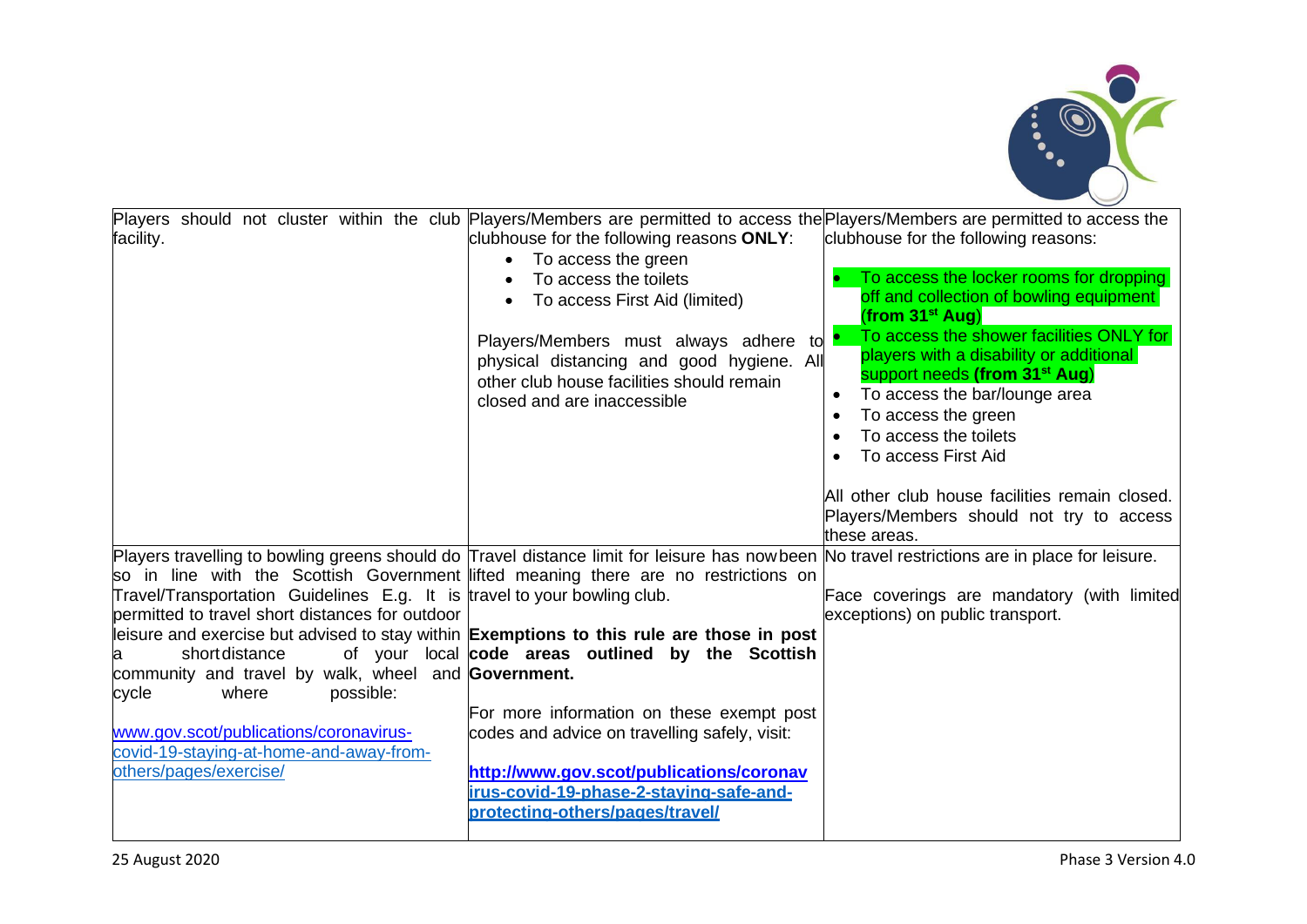

| Players should follow the 'Guidance for<br>Bowling Activity' set out in Section 3 | No Change                                                                                                                                                                                                                                                                                                                                                                                                                                                                                                                                               | No Change                                                                                                                                                                                                                                                                                                                                                                                                                                                                                                                                                                                                         |
|-----------------------------------------------------------------------------------|---------------------------------------------------------------------------------------------------------------------------------------------------------------------------------------------------------------------------------------------------------------------------------------------------------------------------------------------------------------------------------------------------------------------------------------------------------------------------------------------------------------------------------------------------------|-------------------------------------------------------------------------------------------------------------------------------------------------------------------------------------------------------------------------------------------------------------------------------------------------------------------------------------------------------------------------------------------------------------------------------------------------------------------------------------------------------------------------------------------------------------------------------------------------------------------|
|                                                                                   | <b>Guidance for Para Players:</b><br>Higher Risk: Players in higher risk groups<br>should follow any medical guidance they<br>have been given<br>General Assistance: Players requiring<br>personal support can bring a carer with<br>them<br>Equipment: Players must always only use<br>their own personal equipment and follow<br>hygiene guidance<br>Visually Impaired Players: Directors of<br>visually impaired players should be<br>considered as a player within the phase 2<br>guidelines and should adhere to the<br>bowling activity guidance. | Where a participant with a disability requires<br>functional support to enable their participation<br>in physical activity and sport this can be<br>provided without maintaining physical<br>distancing. This support can be provided by a<br>coach or other individual. In such<br>circumstance's clubs should consider<br>appropriate mitigating actions as part of the<br>risk assessment. For instance, providing<br>appropriate PPE, limiting the number of<br>participants an individual provides functional<br>support to, limiting the duration spent in close<br>proximity, or a combination of actions. |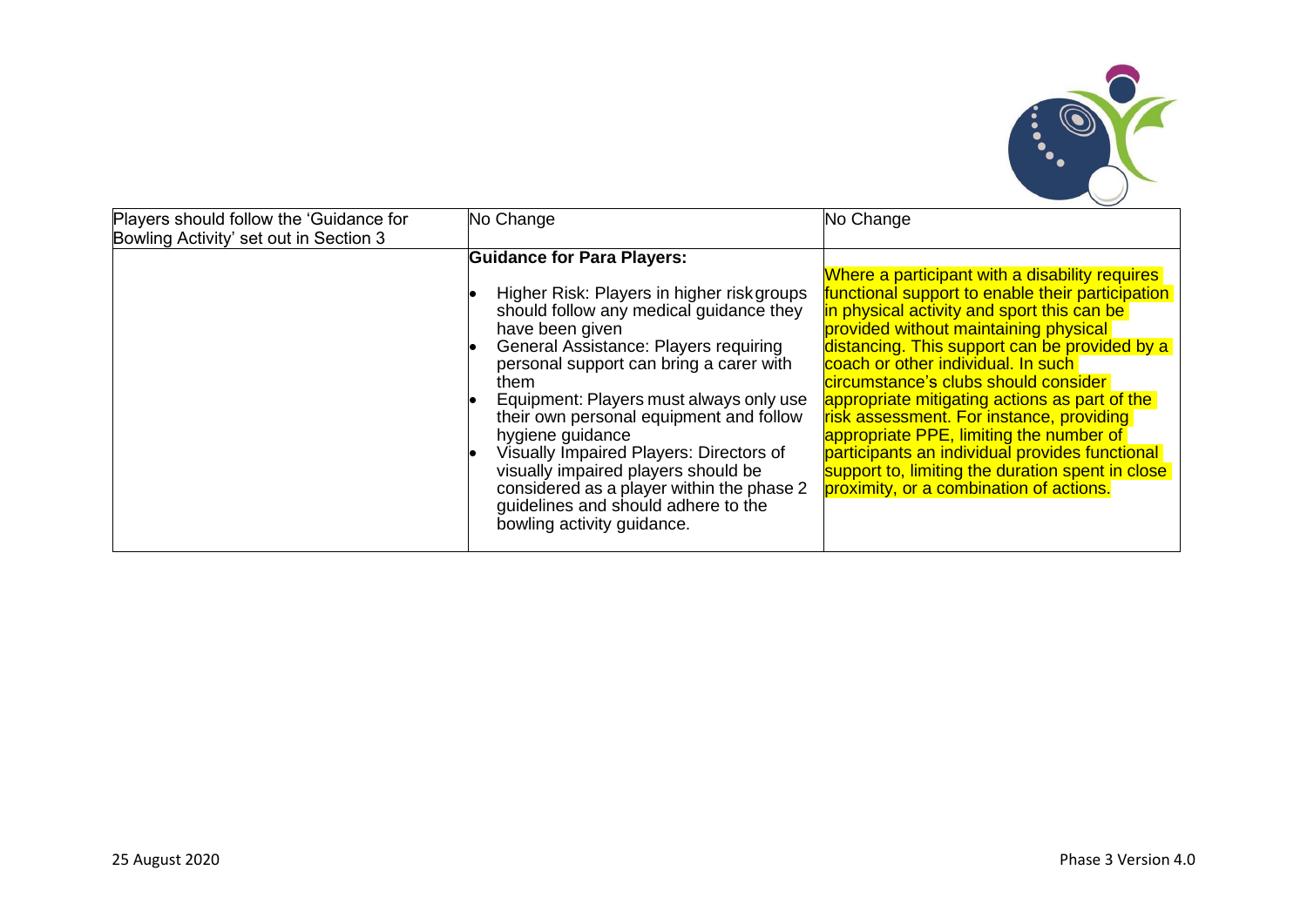

## **SECTION 3: GUIDANCE FOR BOWLING ACTIVITY**

| <b>BEFORE, DURING &amp; AFTER PLAY</b>                                                                                                                                             |                                                                                                                                                                                                                                                                                                                                                                                                                                                                                                                                                    |                    |  |
|------------------------------------------------------------------------------------------------------------------------------------------------------------------------------------|----------------------------------------------------------------------------------------------------------------------------------------------------------------------------------------------------------------------------------------------------------------------------------------------------------------------------------------------------------------------------------------------------------------------------------------------------------------------------------------------------------------------------------------------------|--------------------|--|
| <b>Phase One</b>                                                                                                                                                                   | <b>Phase Two</b>                                                                                                                                                                                                                                                                                                                                                                                                                                                                                                                                   | <b>Phase Three</b> |  |
| Ensure green is fit for play                                                                                                                                                       | No Change                                                                                                                                                                                                                                                                                                                                                                                                                                                                                                                                          | No Change          |  |
| All equipment to be removed e.g. 2m Sticks,<br>Score Boards, Chalk, pushers etc (except rink<br>markers)                                                                           | No Change                                                                                                                                                                                                                                                                                                                                                                                                                                                                                                                                          | No Change          |  |
| Benches, ashtrays, and bins to be removed, Benches are permitted for the following<br>covered or sign-posted in such a way that reasons ONLY:<br>members do not touch or use them. | Players changing shoes<br>Players preparing or finishing play<br>Spectators<br>(spectating<br>guidance<br>MUST be followed)<br>As part of offering an outdoor bar service<br>Benches should only be used if good hygiene<br>and physical distancing can be maintained.<br>Bins may be provided but should be regularly<br>checked, cleaned/sanitised, emptied and<br>disposed of using appropriate personal<br>protective equipment.<br>Ashtrays to be removed, covered or sign-<br>posted in such a way that members do not<br>touch or use them. | No Change          |  |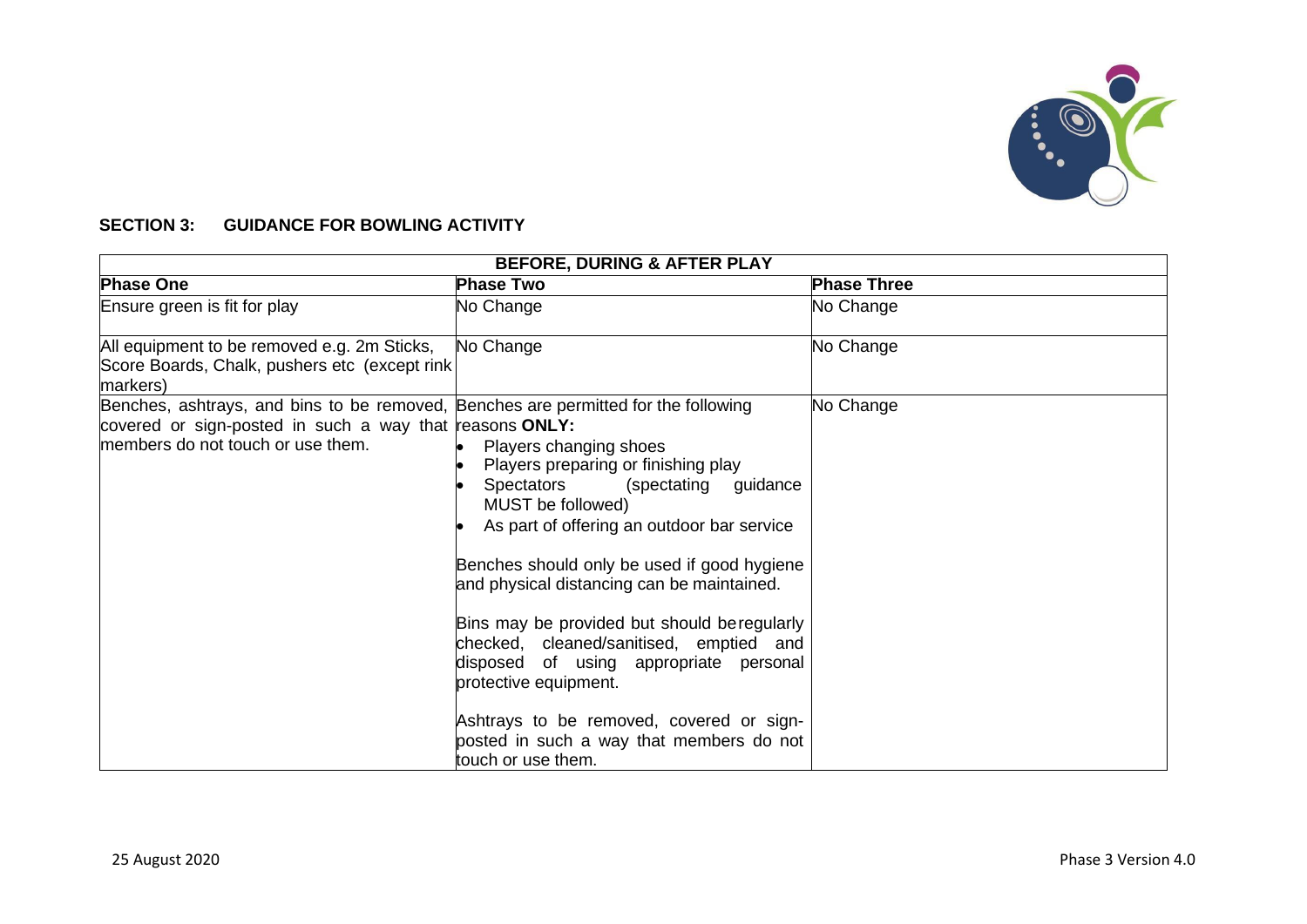

| Players must bring their own hand sanitiser<br>and use this throughout play                                                                                                                            | No Change                                                                                                                                                     |                                                                                                                                                                                                                                                                                                                                                 |
|--------------------------------------------------------------------------------------------------------------------------------------------------------------------------------------------------------|---------------------------------------------------------------------------------------------------------------------------------------------------------------|-------------------------------------------------------------------------------------------------------------------------------------------------------------------------------------------------------------------------------------------------------------------------------------------------------------------------------------------------|
| There must be one rink space (an empty rink) No Change<br>between each rink in use. As an example, a 6-<br>rink green should have rink 1, 3 and 5 in use<br>or 2, 4 and 6.                             |                                                                                                                                                               | A maximum of 30 players can be allowed on<br>the green at any one time                                                                                                                                                                                                                                                                          |
|                                                                                                                                                                                                        |                                                                                                                                                               | All rinks can be used if the maximum number<br>on the green is not exceeded as in line with                                                                                                                                                                                                                                                     |
| Bowling Clubs with more than one green need<br>to ensure that compliance is achieved across<br>all greens                                                                                              |                                                                                                                                                               | bowling activity guidance, physical distancing,<br>and good hygiene measures                                                                                                                                                                                                                                                                    |
|                                                                                                                                                                                                        |                                                                                                                                                               | Bowling Clubs with more than one green need<br>to ensure that compliance is achieved across<br>all greens                                                                                                                                                                                                                                       |
|                                                                                                                                                                                                        |                                                                                                                                                               | Please also read the Competitions Guidance<br>https://www.bowlsscotland.com/clubs/clu<br>b-support-covid-19                                                                                                                                                                                                                                     |
| Clubs should allocate 30 minutes between No Change<br>booking slots to minimise the number of<br>players arriving and leaving at any one time<br>and allow for any shared equipment to be<br>sanitised |                                                                                                                                                               | No Change                                                                                                                                                                                                                                                                                                                                       |
| Clubs should organise a system for booking<br>and allocation of rink times that ensures the and allocation of rink times that ensures the<br>safety of players                                         | Clubs should organise a system for booking<br>safety of players to comply with the<br>introduction of a Test and Protect system by<br>the Scottish Government | It is a mandatory requirement that bowling clubs<br>collect the name, contact number, date of visit,<br>time of arrival, and where possible the<br>departure time of all those attending facilities or<br>activities. This information should be stored for<br>21 days and should be shared with Public<br><b>Health Officers if requested.</b> |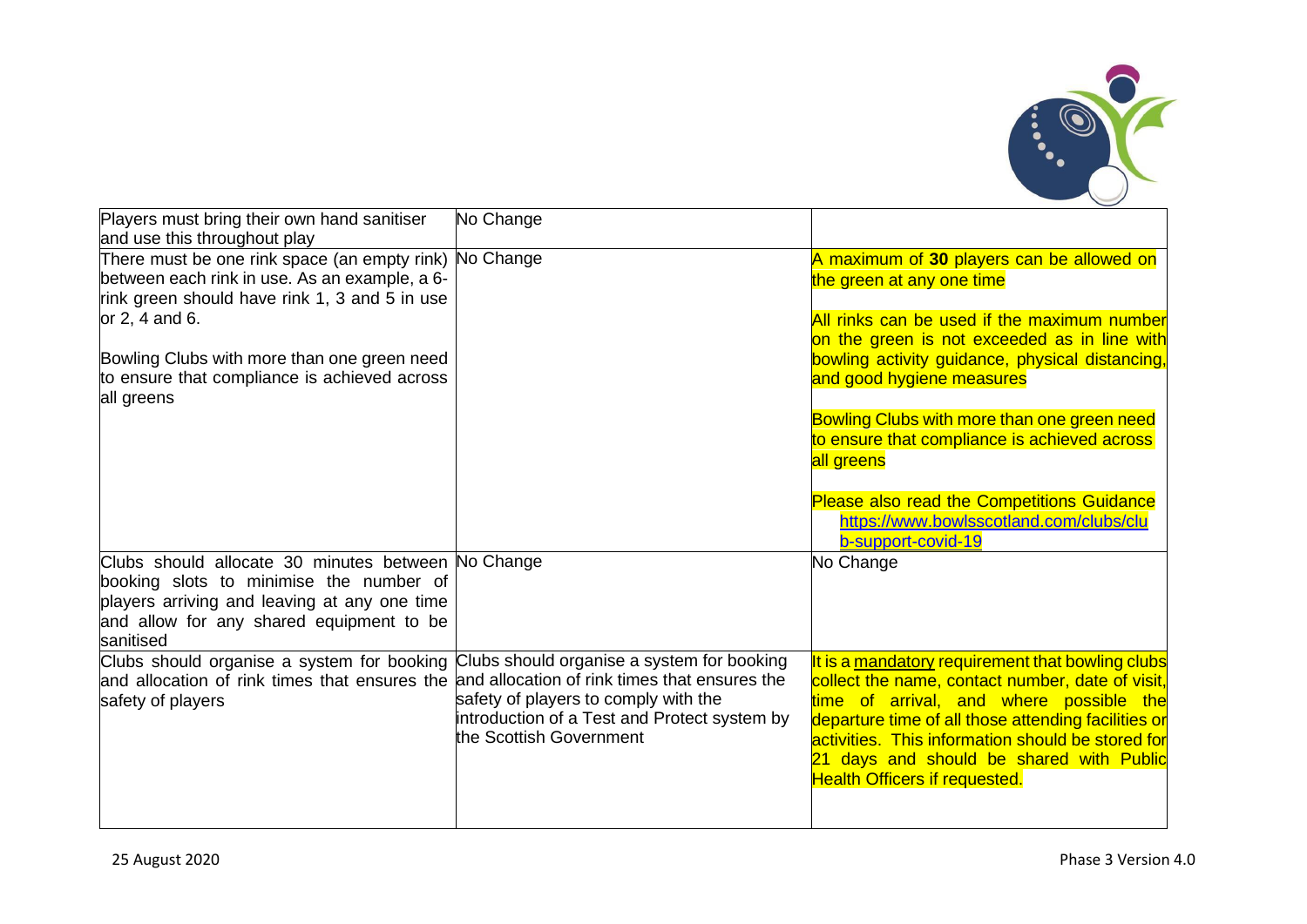

| It is recommended clubs should allow a<br>maximum of 4 people (1 Pairs Game) can<br>play per rink at any one time and in<br>accordance with Scottish Government<br>requirements                                                                                                                                                                                                          | Clubs can allow a maximum of 8 people to<br>play per rink at any one time, in accordance<br>with Scottish Government requirement on<br>households and physical distancing                                                                                                                        | No change to the maximum number on a<br>single rink<br>All rinks can be used if the maximum number<br>on the green is not exceeded as in line with<br>bowling activity guidance, physical distancing,<br>and good hygiene measures                                                                                                                                                                                                                                                                                                          |
|------------------------------------------------------------------------------------------------------------------------------------------------------------------------------------------------------------------------------------------------------------------------------------------------------------------------------------------------------------------------------------------|--------------------------------------------------------------------------------------------------------------------------------------------------------------------------------------------------------------------------------------------------------------------------------------------------|---------------------------------------------------------------------------------------------------------------------------------------------------------------------------------------------------------------------------------------------------------------------------------------------------------------------------------------------------------------------------------------------------------------------------------------------------------------------------------------------------------------------------------------------|
| For each session clubs should collect<br>essential information for all players including<br>emergency contact details                                                                                                                                                                                                                                                                    | For each session clubs should collect<br>essential information for all players including<br>emergency contact details to comply with the<br>introduction of a Test and Protect system by<br>the Scottish Government.                                                                             | No Change                                                                                                                                                                                                                                                                                                                                                                                                                                                                                                                                   |
| The clubhouse and locker room facilities will<br>remain closed. Limited essential access for<br>example to remove bowls and shoes may be<br>allowed by the club and should be<br>coordinated appropriately e.g. if the key<br>holder looking after the facility placed the<br>items outside for collection, but clubs should<br>risk assess and ensure appropriate measures<br>in place. | Players/Members are permitted to enter the<br>clubhouse for the following reasons ONLY:<br>To access the green<br>To use the toilets<br>To access First Aid (limited)<br>Players/Members must always adhere to<br>physical distancing guidance<br>All other club house facilities are closed and | Players/Members are permitted to enter the<br>clubhouse for the following reasons:<br>To access the locker rooms for dropping<br>off and collection of bowling equipment<br>(from 31 <sup>st</sup> Aug)<br>To access the shower facilities ONLY for<br>players with a disability or additional<br>support needs (from 31 <sup>st</sup> Aug)<br>To access the bar/lounge area as per<br>$\bullet$<br>home club guidance<br>To access the green<br>$\bullet$<br>To use the toilets<br>$\bullet$<br>To access First Aid No Change<br>$\bullet$ |
|                                                                                                                                                                                                                                                                                                                                                                                          | inaccessible to players/members                                                                                                                                                                                                                                                                  | No Change                                                                                                                                                                                                                                                                                                                                                                                                                                                                                                                                   |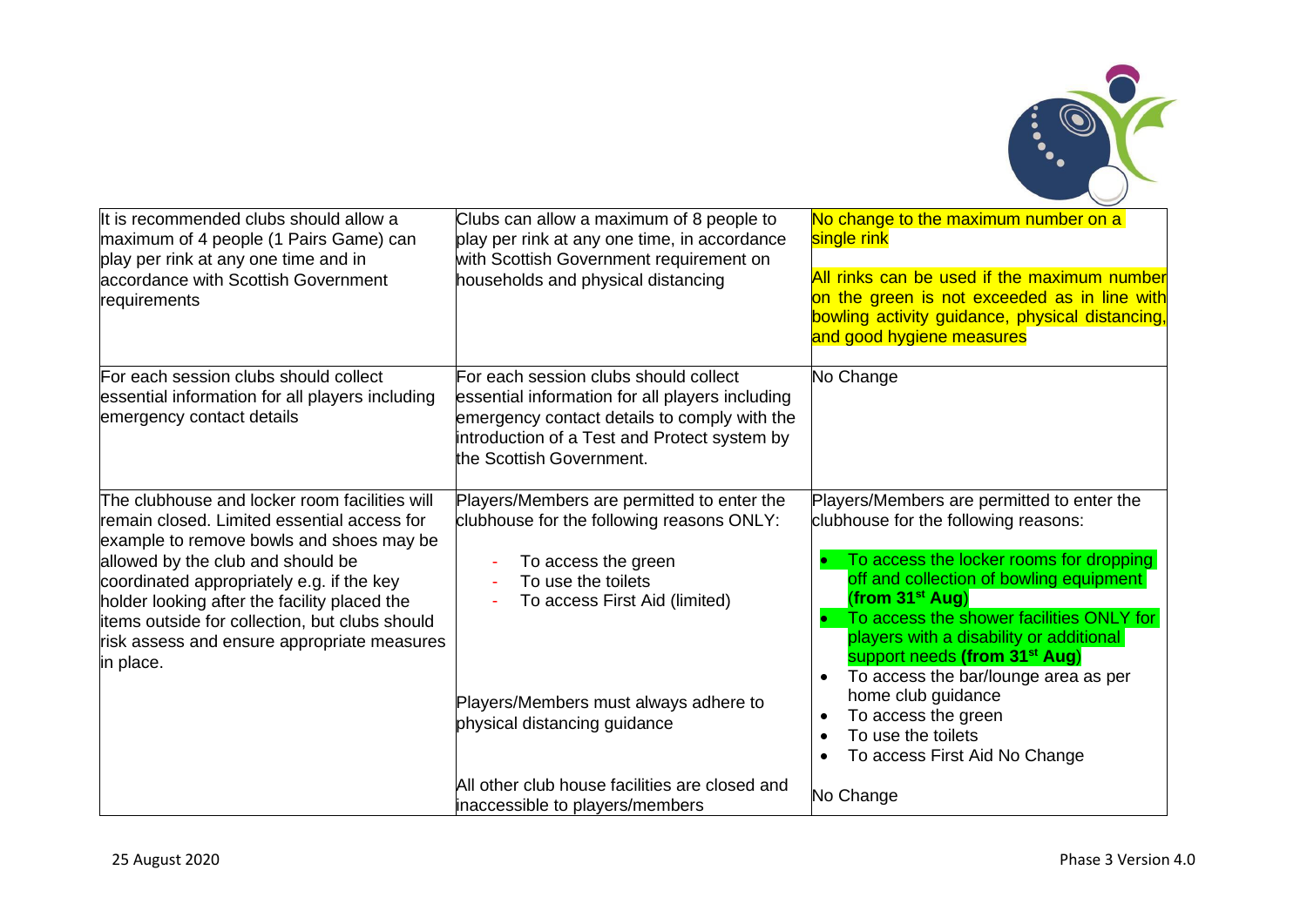

| Clubs to communicate in advance with players No Change<br>to advise on physical distancing requirements<br>that are being applied on arrival at the club. It<br>is advised that players do not arrive until 5<br>minutes before play and must stay outside the<br>parameters of the club until it is safe to enter,<br>and the previous players have left. |                                                                                                                                                                                                                                                                                                                                                                                                         | No Change |
|------------------------------------------------------------------------------------------------------------------------------------------------------------------------------------------------------------------------------------------------------------------------------------------------------------------------------------------------------------|---------------------------------------------------------------------------------------------------------------------------------------------------------------------------------------------------------------------------------------------------------------------------------------------------------------------------------------------------------------------------------------------------------|-----------|
| Players should use separate mats and jacks, No Change<br>however if this is not possible, whichever<br>player collects the mats and jack is responsible<br>for all contact with the equipment before,<br>during and after the game.                                                                                                                        |                                                                                                                                                                                                                                                                                                                                                                                                         | No Change |
| disinfectant before use on the green again)                                                                                                                                                                                                                                                                                                                | Disinfectant spray must be made available by Cleaning products must be made available by<br>the club. Players must use the disinfectant the club. Players must use the cleaning<br>spray after each game to cleanse all mats and products after each game to cleanse all mats<br>jacks (ensure these are completely dry of and jacks (ensure these are completely dry<br>before use on the green again) |           |
| As a suggestion jacks or mats can be set at No Change<br>short, medium, or long by the same player<br>after each end rather than rolling the jack<br>down the rink for position                                                                                                                                                                            |                                                                                                                                                                                                                                                                                                                                                                                                         |           |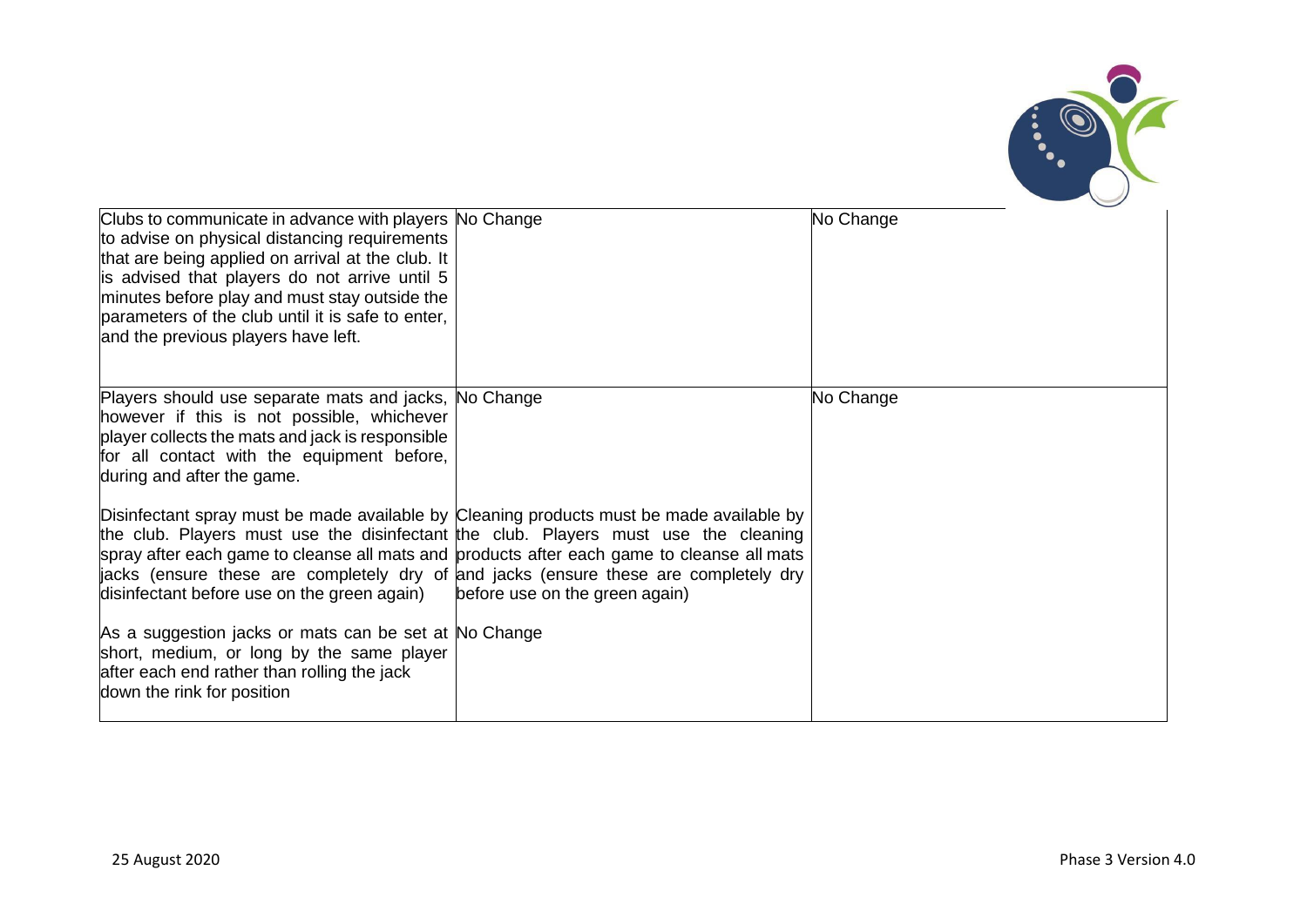

| The 2m physical distancing rule must always<br>be observed on and off the green                                                                                                                                                                                                                        | No Change | Scottish Government advice remains that<br>should follow the 2m physical<br>people<br>distancing rules (with exemptions outlined by<br>the Scottish Government)                |
|--------------------------------------------------------------------------------------------------------------------------------------------------------------------------------------------------------------------------------------------------------------------------------------------------------|-----------|--------------------------------------------------------------------------------------------------------------------------------------------------------------------------------|
| Other bowls equipment cannot be shared<br>between players (e.g. cloths, measures etc).                                                                                                                                                                                                                 | No Change | No Change                                                                                                                                                                      |
| Players should always practice safe hygiene                                                                                                                                                                                                                                                            | No Change | No Change                                                                                                                                                                      |
| Players should not:<br>Pick up any other players bowl<br>Share equipment out with your rink-e.g.<br>cloths, measures, etc<br>Moisten their hands with saliva before<br>delivery<br>Shake hands, high-five or have any physical<br>contact with other people on the green (out<br>with their household) | No Change | No Change                                                                                                                                                                      |
| Players must leave the premises immediately<br>after conclusion of play, making sure they<br>have sanitised the mats, jacks, and their<br>hands                                                                                                                                                        | No Change | Players can stay to watch bowling/partake in<br>bar service, but this must be in line with club<br>procedures.<br>Normal household guidelines MUST be<br>adhered to after play |